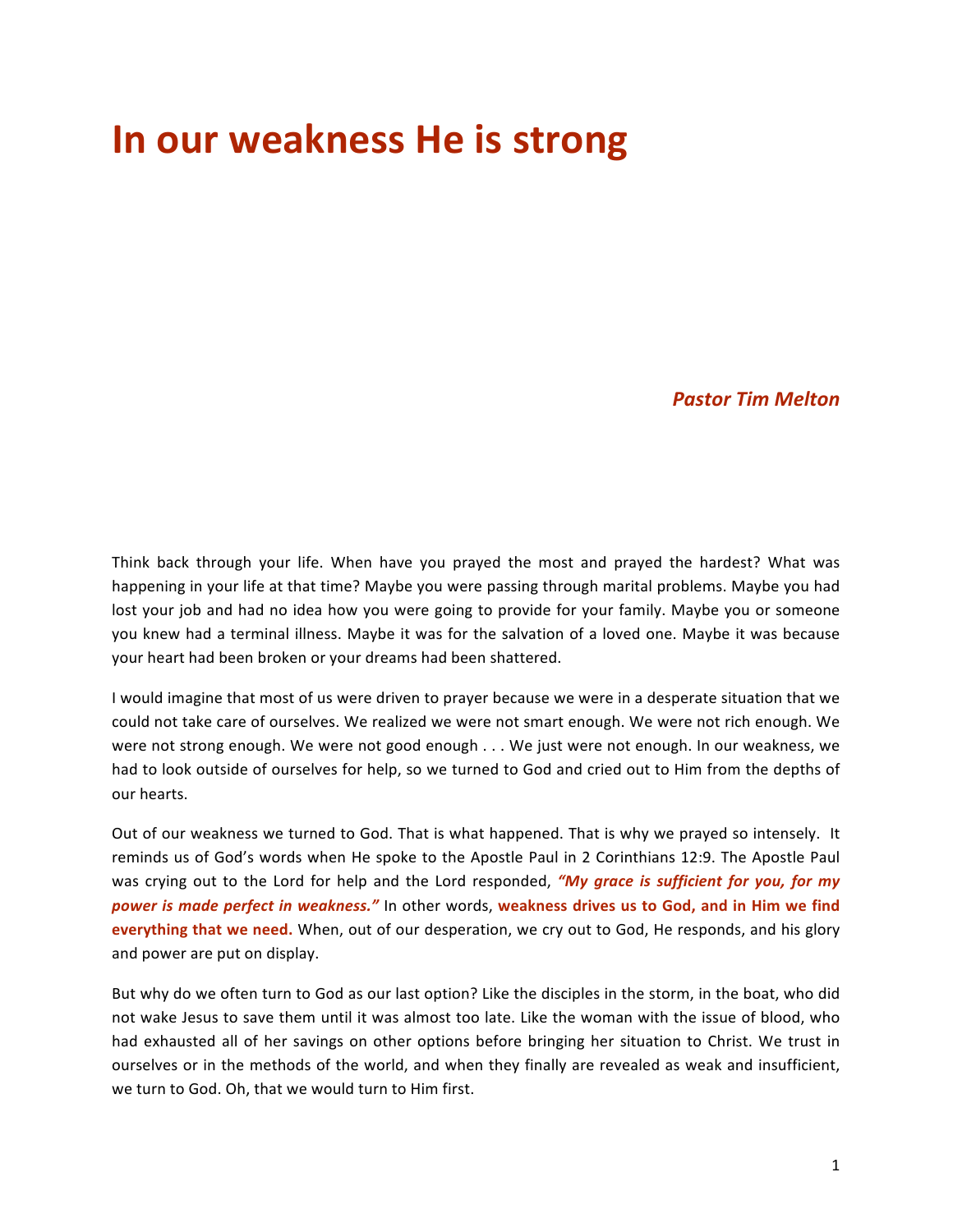In James 4:2 it says, "You do not have, because you do not ask." How much of God's presence, provision and power do we not experience because we do not ask?

We do not have because we do not ask, but why do we not ask? Because we don't understand how weak we truly are.

Often times we see prayer as a luxury item that we don't need unless the situation becomes dire. We would never actually admit that, but that is what our actions give proof of. We make times for the essentials like meals, showering, work and Facebook, but prayer is attended to if there is enough time and the need is big enough. I am not seeking to make you feel guilty, I am just speaking the reality of life.

We pray when we realize our weakness, but scripture would tell us that we are always weak. Then why do we not always pray? It is because we are often fooled into thinking we are strong. We have a place to live. We have transportation. We have food on the table. We live in Spain. We have income of some kind. We are self-sufficient and strong . . . Or are we?

**Many times our struggle is that our inner condition of weakness is hidden by our outer situation of supposed strength.** That may be why the church in many affluent countries is struggling so much spiritually, while in many poorer countries the church is thriving.

In a poor country the outward reality agrees with the inward reality. People are more aware of their neediness, so their hearts and their minds turn more readily to God. In wealthy countries the inward reality is the same as the poorer countries. All people are sinful, fallen and desperately needy, but because of the money, possessions and comfort, they believe that they are not needy, and especially not in need of God. So their supposed strength and self-sufficiency drives them towards spiritual apathy and away from God.

Spiritually speaking, to be helpless because of our weakness is one of the best places to be for those who want to be near to God. I know that sounds strange and backwards, but in the economy of God, the best place for a child of God to be is clinging helplessly to our heavenly Father.

In David Platt's book, *Radical*, he writes these words, "The goal of present day culture is to make much *of us, the goal of the gospel is to make much of God ... God actually delights in exalting our inability. He intentionally puts His people in situations where they come face to face with their need for Him. In the* process He powerfully demonstrates His ability to provide everything His people need in ways they could never have mustered up or imagined. And in the end, He makes much of His own name."

It is similar to Christ's teaching in Matthew 5:3, "Blessed are the poor in spirit; for theirs is the kingdom of heaven." This phrase "poor in spirit" is the equivalent to being spiritually bankrupt. It is realizing one's utter helplessness in all things spiritual.

In New Testament times two words were usually used to describe poverty. One word that can be translated "poor" was used for the man who had no savings and no job. He would get up each morning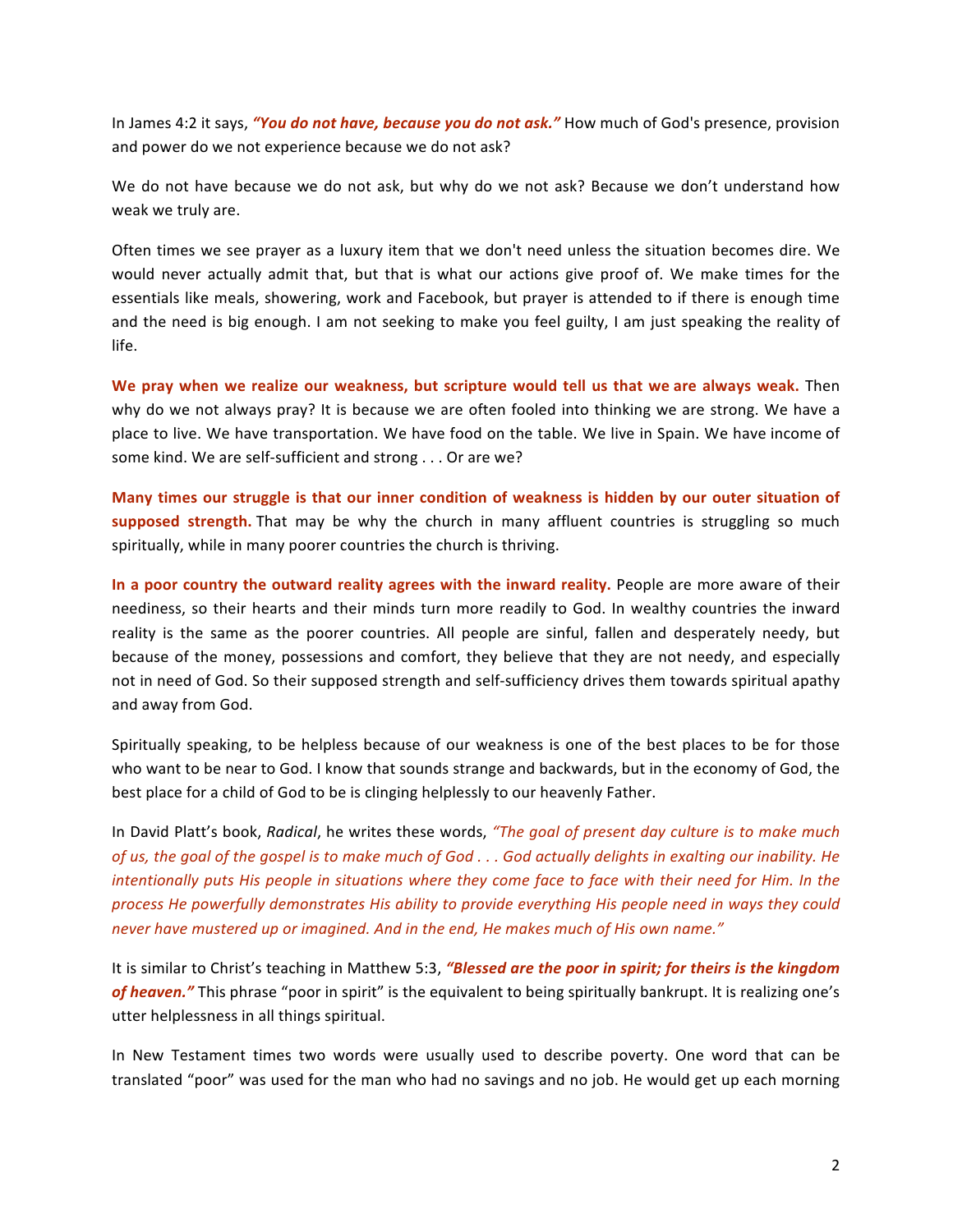and hope to find some type of work for the day. He would then get paid in the evening and at least buy bread for his family to eat. He was poor.

The second word that we would translate as "poor" was used for people who were without any way to take care of himself. This type of poor would have been the paralyzed man who had no way of working, getting out of bed, or even feeding himself. He was at the complete mercy of those around him to meet his every need.

This second word is the word that Jesus used. It describes how utterly helpless we are. We are spiritually destitute. In our own power there is nothing we can do to please God or pursue righteousness. Without Christ we are not good. We do not seek God. We are sinful and selfish. We are slaves to sin and the flesh. We are prideful and glory seekers. We are lustful and greedy. We complain and we covet. We justify our sin, while condemning others. We refuse to forgive. Our hearts are darkened and our minds are foolish. We have eyes, but we cannot see. We have ears, but we cannot hear. This is the truth that Jesus is presenting to us. Without Him we have nothing. It is this type of man or woman who recognizes truly how needy they are, who is ready to depend on God completely and experience the power of God.

Once again, the problem for many of us is that God tells us that we are poor in spirit, but we don't see this poverty in the physical world around us. We have a house, a job and a comfortable life. We don't think we are as bad as those criminals we hear about on the news. We don't feel poor and spiritually bankrupt, so we convince ourselves that things are fine. We continue to make life work for us by using godless strategies, all the time regularly attending church.

We resemble the church of Laodicea that was mentioned in Revelation 3:17: "You say, 'I am rich; I have *acquired wealth and do not need a thing.' But you do not realize that you are wretched, pitiful, poor, blind and naked."* 

Self-sufficiency and self-righteousness are traps that stifle one's spiritual life. It is pride at its worst. It is only the poor in spirit that will know the blessedness of God.

God speaking through the prophet Isaiah said, "To this man will I look. Even to him that is poor and of a *contrite spirit and trembles at My Word"* (Isaiah 66:2).

Psalm 34:18 puts it this way, "The Lord is near to those who are of a broken heart and saves such as be of *a* contrite spirit."

Isaiah 57:15, *"I* dwell in the high and holy place, and also with him who is of a contrite and lowly spirit, to revive the spirit of the lowly, and to revive the heart of the contrite."

Jesus calls us each to the blessedness of being poor in spirit, and the strength found in weakness.

Listen to the words of Psalm 34:17-20: "When the righteous cry for help, the Lord hears and delivers *them* out of all their troubles. The Lord is near to the brokenhearted and saves the crushed in spirit. *Many are the afflictions of the righteous, but the Lord delivers him out of them all."*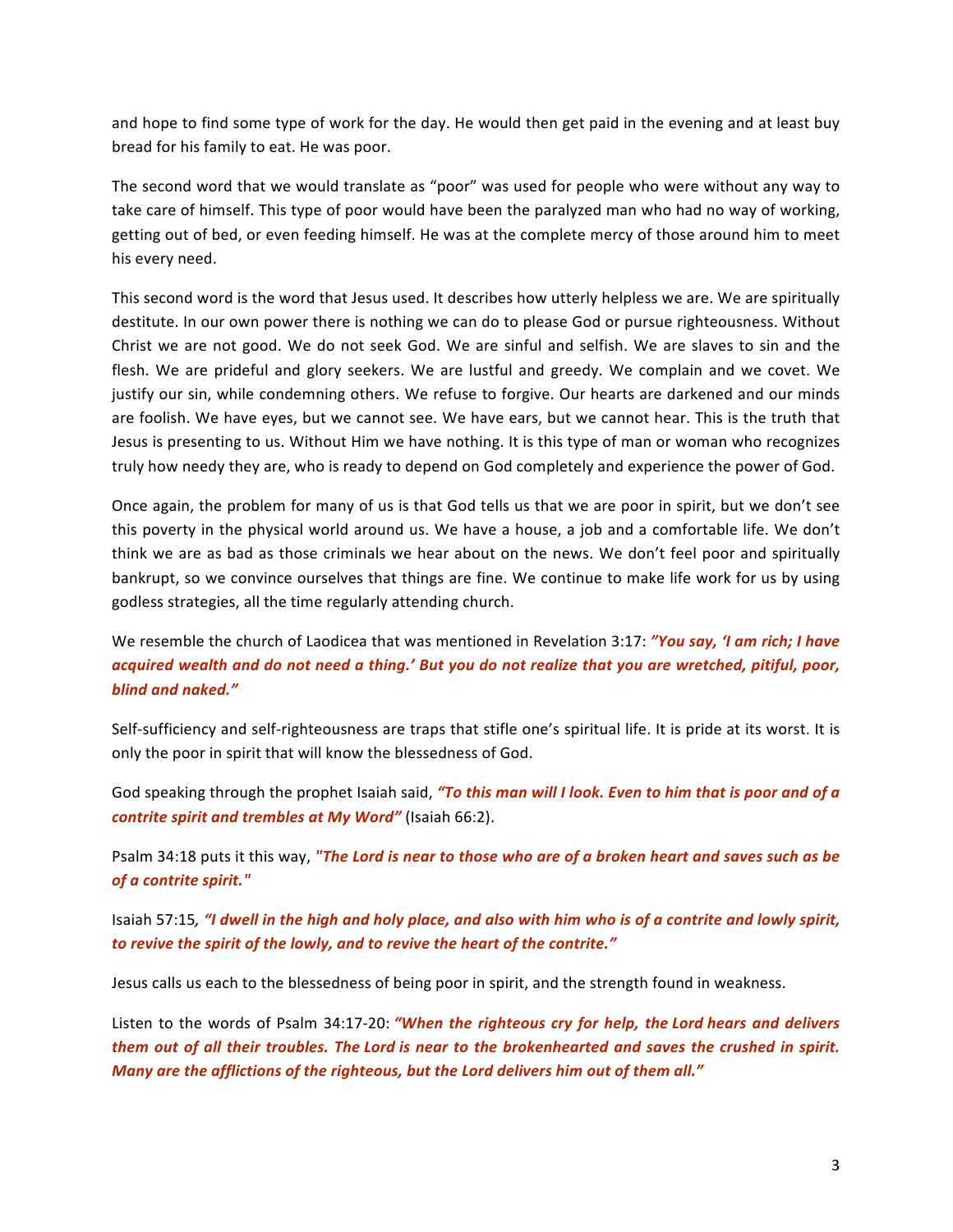Do we not hear the heart of our God in these verses? He is ready to save (Ephesians 2:8-9). He is ready to deliver us from temptation (1 Corinthians 10:13). He is ready to forgive our sin (1 John 1:9). He is ready to grant wisdom (James 1:5). He is ready to be our hope (1 Timothy 1:1). Through Christ He is our Wonderful Counselor, Mighty God, Everlasting Father, Prince of Peace (Isaiah 9:6). The LORD is our Rock, our fortress and our deliverer (Psalm 18:2). 1 Chronicle 29:14 and Proverbs 3:5-6 tell us that we can depend on God for everything and in everything.

If the Syrian woman with the demon-possessed daughter, in Mark 7:26-30, had not called out to Christ, her daughter would not have been set free. If the blind man, in Luke 18:35-43, had not called out to Christ, he would not have received his sight. If Jairus, the synagogue leader, who we read about in Luke 8, had not admitted his weakness and fallen at Jesus' feet in the midst of the crowd, humiliating himself and crying out for the life of his daughter, his daughter would not have been raised from the dead. In their weakness they cried out to Christ, and it changed everything.

The key is realizing and accepting the fact that we live every moment in weakness. As we come to grips with this truth we will be driven to the kind of "prayer without ceasing" that the Apostle Paul talks about in 1 Thessalonians 5:17. As we pray we will experience Christ's working in our lives like never before.

Even in the Lord's prayer, in Matthew 6:11, Jesus prays from a position of weakness. *"Give us this day our daily bread."* This was not only a prayer for literal bread, it was a request to meet all the needs that would arise during that day. It is asking God for all that we will need to sustain us today, without even knowing for sure what the day will bring. For the poor, it may mean providing them with the food and the shelter that they will need to sustain them physically. For those with a marriage on the verge of divorce, they will need the grace and forgiveness that will hold them together for another day. For those who are facing important career decisions, it may be wisdom and peace. It will be different for every person, but our God, who is intimately aware of all of our life situations, can be trusted to meet us in the midst of our weakness.

God has created our needs and our weakness so that we will realize our need for Him on a daily basis. We see a great picture of this in the story of the Israelites in the Old Testament. They had been freed from slavery in Egypt, but were now wandering in the wilderness as nomads. In Exodus chapter 16, it tells how the people began to grumble and complain about the lack of food. In response, God provided a substance He called *Manna*. It appeared on the ground every morning, similar to morning dew. It was like coriander seed, white, and the taste of it was like wafers made with honey. It could be prepared by boiling or baking.

God commanded that the people come out to gather it each morning, but only enough for that day.

God used this gathering of "daily bread" to remind the people of Israel that they were needy, that they could not meet their own needs, that God knew their needs, and that God could be trusted to meet their needs. But they had to depend on God every day. These same principles apply to us.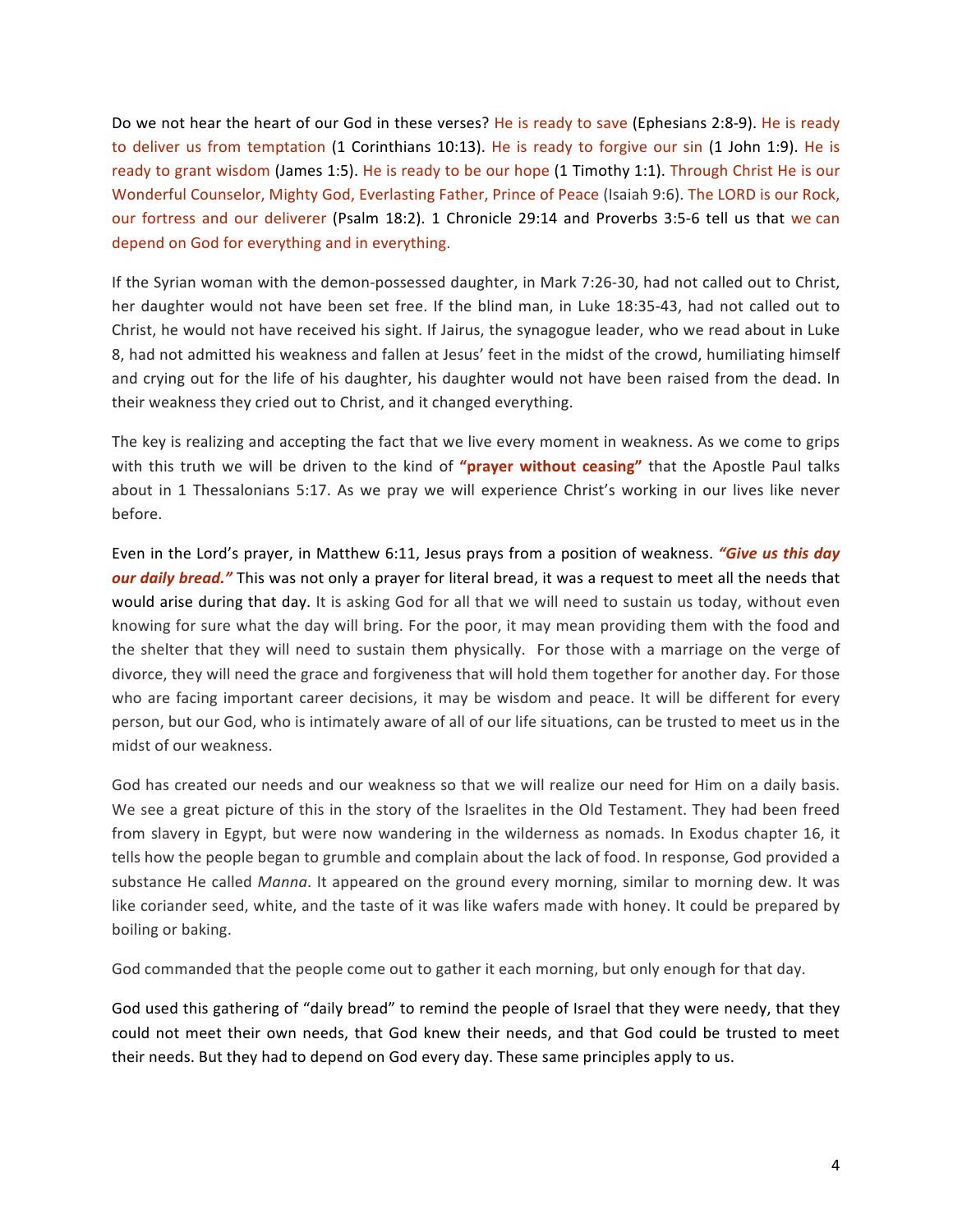We will not pray for daily bread, if we do not realize that we need it. We will not pray for daily bread, if we are convinced that we can provide for ourselves. We will not pray for daily bread, if we do not believe that God is aware of our needs. We will not pray for daily bread, if we do not have faith that God will provide. God knows that being near to Him is the best place we can be. Because of this, through our weakness God draws us to Himself with daily needs that only He can meet.

## How do I become more aware of my weakness?

You can start by reading Jesus' **Sermon on the Mount**, found in Matthew 5-7. Read through it multiple times. Ask God to give you a humble heart, to enlighten your mind, and to convict your spirit as you read through these teachings of Christ. The standard that Christ calls you to will be impossible without relying on Him to bring about righteousness in your life. Your weakness will be revealed and hopefully drive you to Him to be your strength.

Regularly sit with Christian friends and share your sins and struggles. Our sins seem tame and plausible when kept in secret, but when we share them with others we begin to see how depraved they are and how needy we are. This also provides a way for us to experience the truth and grace of God as we extend grace and unconditional friendship to each other.

Seek to live in a way that requires the power of God. Seek to forgive those who have sinned against you. Seek to be pure in heart and in mind. Strive to be a servant to others. Be generous to others. Put yourself last. Be patient. Love your enemies. Surrender your future to Christ. As we seek this supernatural way of Christ, we will find obedience impossible. It is then, in our weakness, that we will turn towards Christ and find His power.

Pray that God will do whatever it takes to make you aware of your weakness. It is a scary prayer, but one God will honor. Trust that God will bring about situations in your life to remove your self-sufficiency and make you more fully aware of your desperate need for Him. Continue to pray this prayer and trust God to bring it about in your life in His way and in His time.

## **How do I start praying more?**

The best way to learn to pray is by praying. It may be that you don't feel like praying, but you really want to pray more. Once again we should remember "discipline to delight". It is the use of discipline to plan prayer as part of our day. In the beginning we may not always feel like it, but in our heart we know that is what we need to be doing. It may be that we reserve times each day to pray. Maybe in the morning before we leave home, or at night before we go to bed. Maybe we add a page to our daily planner to now list ongoing prayer requests. Maybe we make it a habit to pray before our meals or to pray with our families at bedtime. Maybe we begin to pray for the next items on our agenda each day, or put a sticker on our watch or on our phone, to remind us to pray every time we see it. We could even join a prayer group that meets in person or even by skype on a regular basis. As we discipline ourselves to pray more we will gradually find it becoming a sweeter and more essential part of our lives.